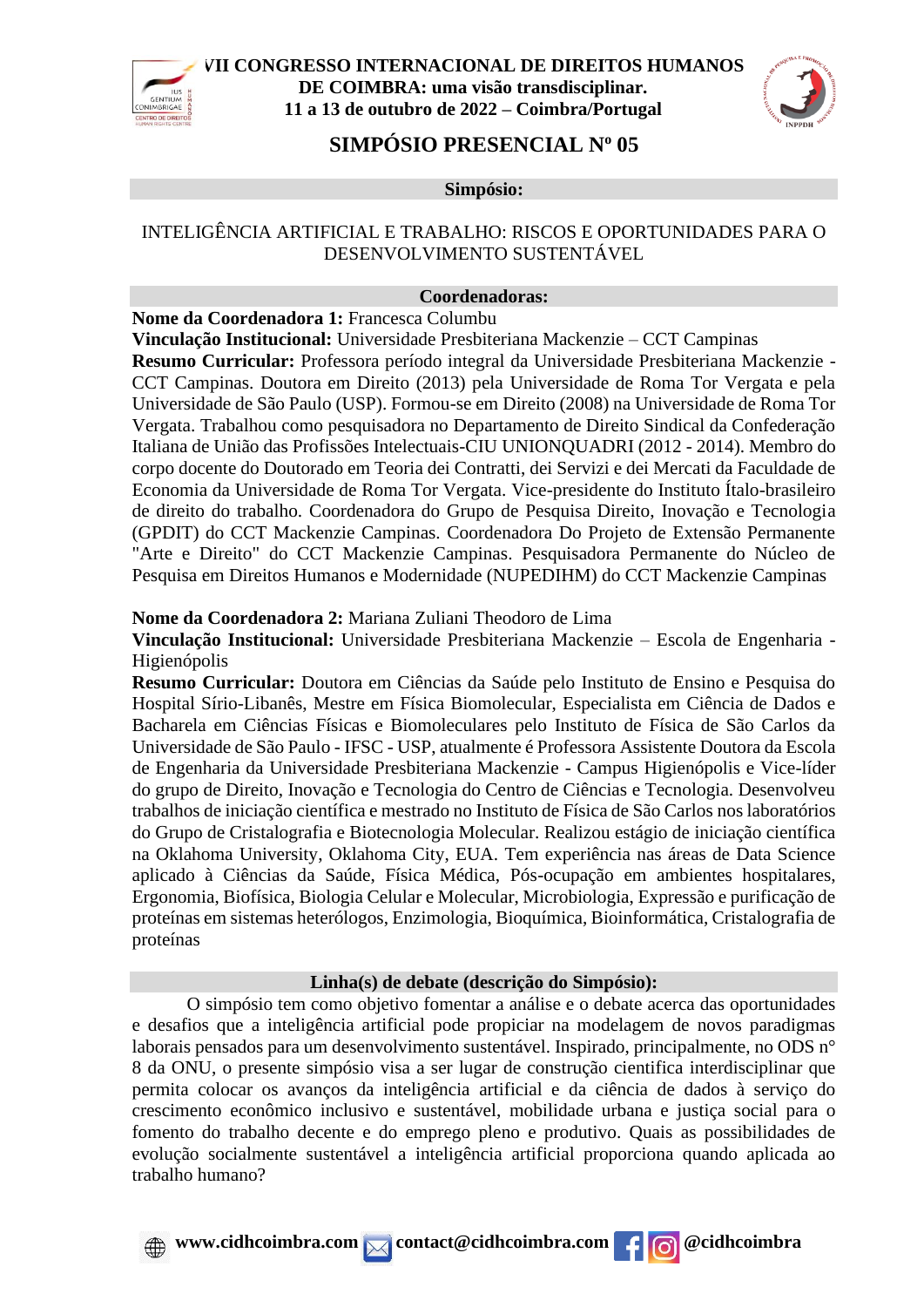



**Idioma dos resumos que serão aceitos para apresentação:**

**Português (X) Inglês (X) Italiano (X)**



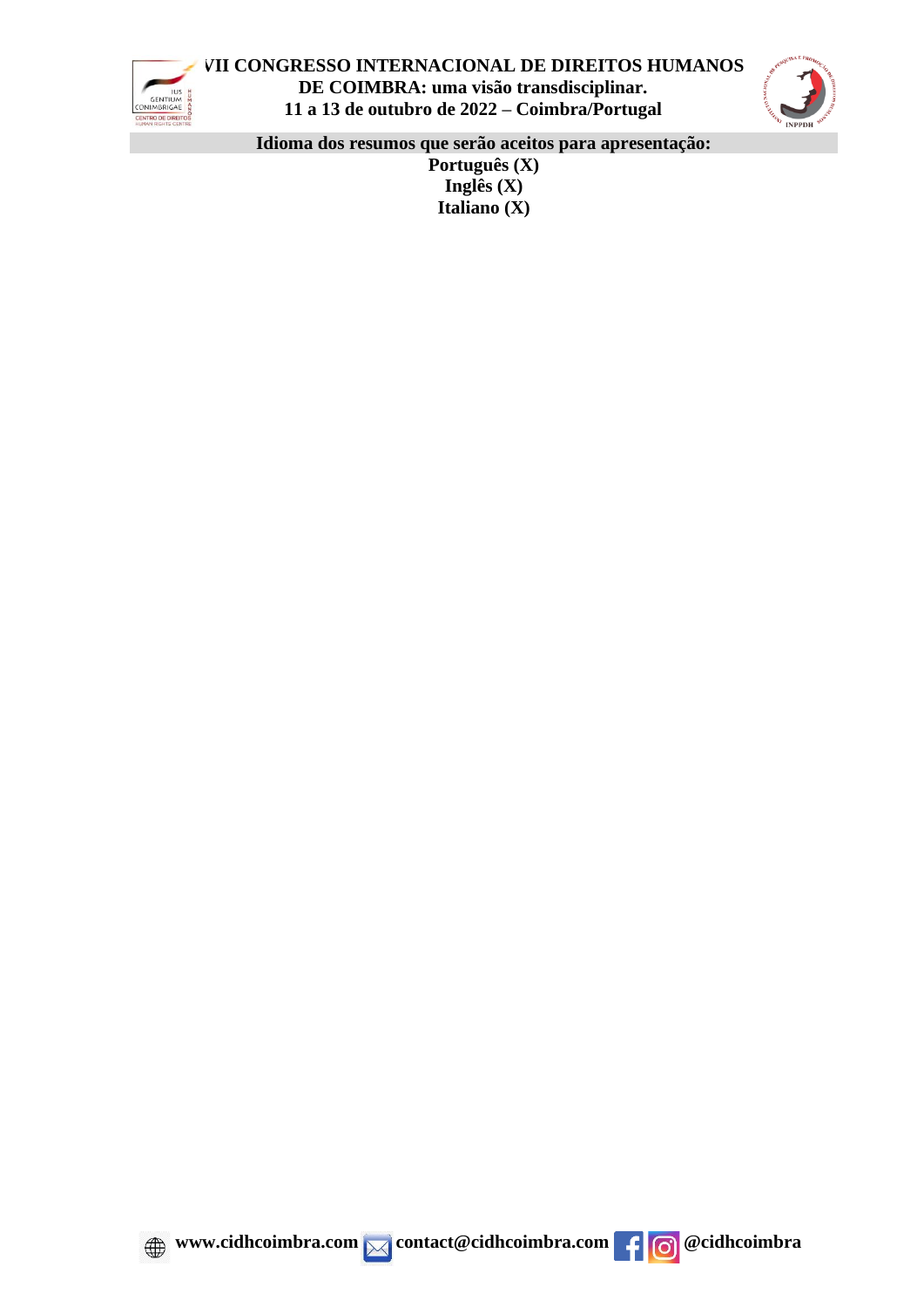



## **FACE-TO-FACE SYMPOSIUM N<sup>o</sup> 05**

**Symposium:**

### ARTIFICIAL INTELLIGENCE AND WORK: RISKS AND OPPORTUNITIES FOR SUSTAINABLE DEVELOPMENT

### **Coordinators:**

**Name of Coordinator 1:** Francesca Columbu

**Institution:** Mackenzie Presbyterian University – CCT - Campinas

**Curricular Summary:** Full-time professor at Mackenzie Presbyterian University - CCT Campinas. Doctor in Law (2013) from the University of Rome Tor Vergata and University of São Paulo (USP). She graduated in Law (2008) at the University of Rome Tor Vergata and have worked as a researcher at the Trade Union Law Department of the Italian Confederation of the Union of Intellectual Professions-CIU UNIONQUADRI (2012 - 2014). Member of the Doctorate Faculty in Theory of the Contract, Service and Market of the Faculty of Economics at the University of Rome Tor Vergata. Vice-president of the Italian-Brazilian Institute of Labor Law. Coordinator of the Law, Innovation and Technology Research Group (GPDIT) at CCT Mackenzie Campinas. Coordinator of the Permanent Extension Project "Art and Law" at CCT Mackenzie Campinas. Permanent Researcher at the Center for Research in Human Rights and Modernity (NUPEDIHM) at CCT Mackenzie Campinas

### **Name of Coordinator 2:** Mariana Zuliani Theodoro de Lima

**Institution:** Mackenzie Presbiterian University – Engineering School - Higienópolis **Curricular Summary:** PhD in Health Sciences at Sirio-Libanes Hospital, Master in Biomolecular Physics, Specialist in Data Science and Bachelor in Physical and Biomolecular Sciences from the Institute of Physics of São Carlos, University of São Paulo - IFSC - USP , is currently Assistant Professor at the Engineering School at Mackenzie Presbyterian University - campus Higienópolis and Vice-Leader of the Law, Innovation and Technology Group (GPDIT) at the Science and Technology Center, Mackenzie Campinas. She developed scientific initiation and master's work at the São Carlos Institute of Physics in the laboratories of the Crystallography and Molecular Biotechnology Group. Undertook a scientific initiation internship at Oklahoma University, Oklahoma City, USA. She has experience in the areas of Data Science applied to Health Sciences, Medical Physics, Post-occupancy in hospital environments, Ergonomics, Biophysics, Cellular and Molecular Biology, Microbiology, Expression and purification of proteins in heterologous systems, Enzymology, Biochemistry, Bioinformatics, Crystallography of proteins

#### **Line(s) of discussion (symposium description):**

The symposium aims to encourage analysis and debate about the opportunities and challenges that artificial intelligence can provide in the modeling of new labor paradigms designed for sustainable development. Inspired mainly by the UN SDG No. 8, this symposium seeks to be a place for interdisciplinary scientific construction that allows putting advances in artificial intelligence and data science at the service of inclusive and sustainable economic growth, urban mobility and social justice for the promotion of decent work and full and productive employment. What possibilities for socially sustainable evolution does artificial intelligence provide when applied to human work?

> **Languages of abstracts that will be accepted for presentation: Portuguese (X)**